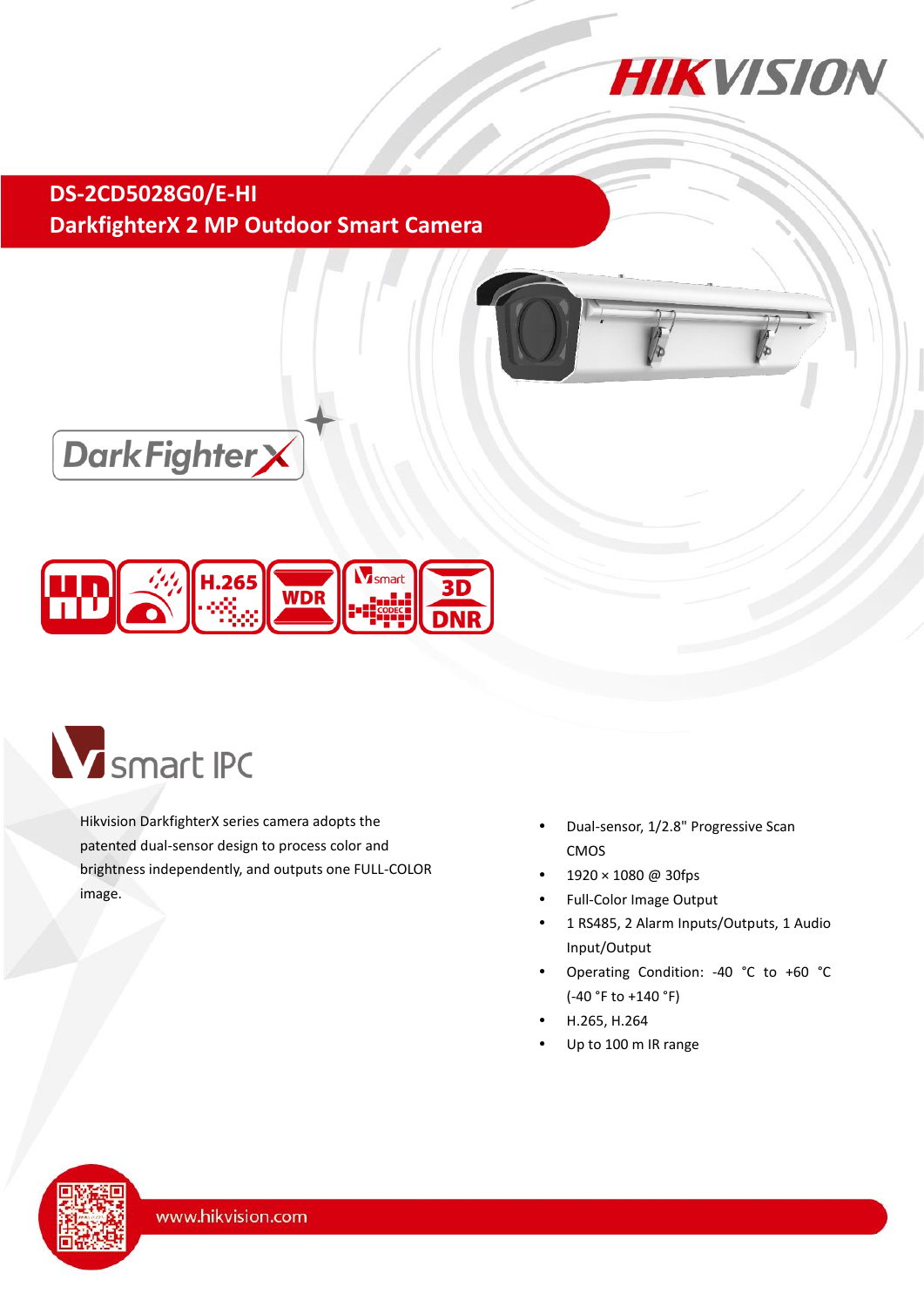

## **Specifications**

Y

| Camera                         |                                                                                                                                                                          |  |
|--------------------------------|--------------------------------------------------------------------------------------------------------------------------------------------------------------------------|--|
| <b>Image Sensor</b>            | Dual-sensor, 1/2.8" Progressive Scan CMOS                                                                                                                                |  |
| Min. Illumination              | Color: 0.001 Lux @ (F1.5, AGC ON), B/W: 0.0001Lux @ (F1.5, AGC ON), 0 Lux with IR                                                                                        |  |
| Shutter Speed                  | $1 s - 1/30,000 s$                                                                                                                                                       |  |
| Slow Shutter                   | Support                                                                                                                                                                  |  |
| Auto-iris                      | <b>HALL driver</b>                                                                                                                                                       |  |
| Day & Night                    | Auto                                                                                                                                                                     |  |
| <b>Digital Noise Reduction</b> | 3D DNR                                                                                                                                                                   |  |
| <b>WDR</b>                     | <b>DWDR</b>                                                                                                                                                              |  |
| Lens                           |                                                                                                                                                                          |  |
| Focal Length                   | 5 to 50 mm                                                                                                                                                               |  |
| Aperture                       | F1.5 to F2.9                                                                                                                                                             |  |
| <b>FOV</b>                     | Horizontal field of view: 60.5° to 6.3°<br>Vertical field of view: 34.9° to 3.54°<br>Diagonal field of view: 68.3° to 7.3°                                               |  |
| IR                             |                                                                                                                                                                          |  |
| IR Range                       | Up to 100 m                                                                                                                                                              |  |
| Wavelength                     | 850 nm                                                                                                                                                                   |  |
| <b>Compression Standard</b>    |                                                                                                                                                                          |  |
| Video Compression              | Main stream: H.265/H.264<br>Sub-stream: H.265/H.264/MJPEG<br>Third stream: H.265/H.264                                                                                   |  |
| H.264 Type                     | Baseline Profile/Main Profile/High Profile                                                                                                                               |  |
| H.265 Type                     | Main Profile                                                                                                                                                             |  |
| Video Bit Rate                 | 32 Kbps to 16 Mbps                                                                                                                                                       |  |
| <b>Audio Compression</b>       | G.711/G.722.1/G.726/MP2L2/PCM                                                                                                                                            |  |
| Audio Bit Rate                 | 64Kbps(G.711)/16Kbps(G.722.1)/16Kbps(G.726)/32-192Kbps(MP2L2)                                                                                                            |  |
| <b>Smart Feature-set</b>       |                                                                                                                                                                          |  |
| <b>Behavior Analysis</b>       | Line crossing detection, intrusion detection, region entrance detection, region exiting detection,<br>unattended baggage detection, object removal detection             |  |
| <b>Exception Detection</b>     | Scene change detection, audio exception detection, defocus detection                                                                                                     |  |
| <b>Face Detection</b>          | Support                                                                                                                                                                  |  |
| Region of Interest             | Support 4 fixed regions for each stream                                                                                                                                  |  |
| <b>Image</b>                   |                                                                                                                                                                          |  |
| Max. Resolution                | $1920\times1080$                                                                                                                                                         |  |
| Main Stream Max. Frame Rate    | 50Hz: 25fps (1920 × 1080, 1280 × 960, 1280 × 720)<br>60Hz: 30fps (1920 × 1080, 1280 × 960, 1280 × 720)                                                                   |  |
| Sub-stream Max. Frame Rate     | 50Hz: 25fps (704 × 576, 640 × 480, 352 × 288)<br>60Hz: 30fps (704 × 480, 640 × 480, 352 × 240)                                                                           |  |
| Third Stream Max. Frame Rate   | 50Hz: 25fps (1920 × 1080, 1280 × 960, 1280 × 720, 704 × 576, 640 × 480, 352 × 288)<br>60Hz: 30fps (1920 × 1080, 1280 × 960, 1280 × 720, 704 × 480, 640 × 480, 352 × 240) |  |
| Image Enhancement              | BLC/3D DNR/Defog                                                                                                                                                         |  |
| <b>Image Setting</b>           | Rotate mode, saturation, brightness, contrast, and sharpness are adjustable by client software or<br>web browser                                                         |  |
| Day/Night Switch               | Day/Night/Auto/Scheduled                                                                                                                                                 |  |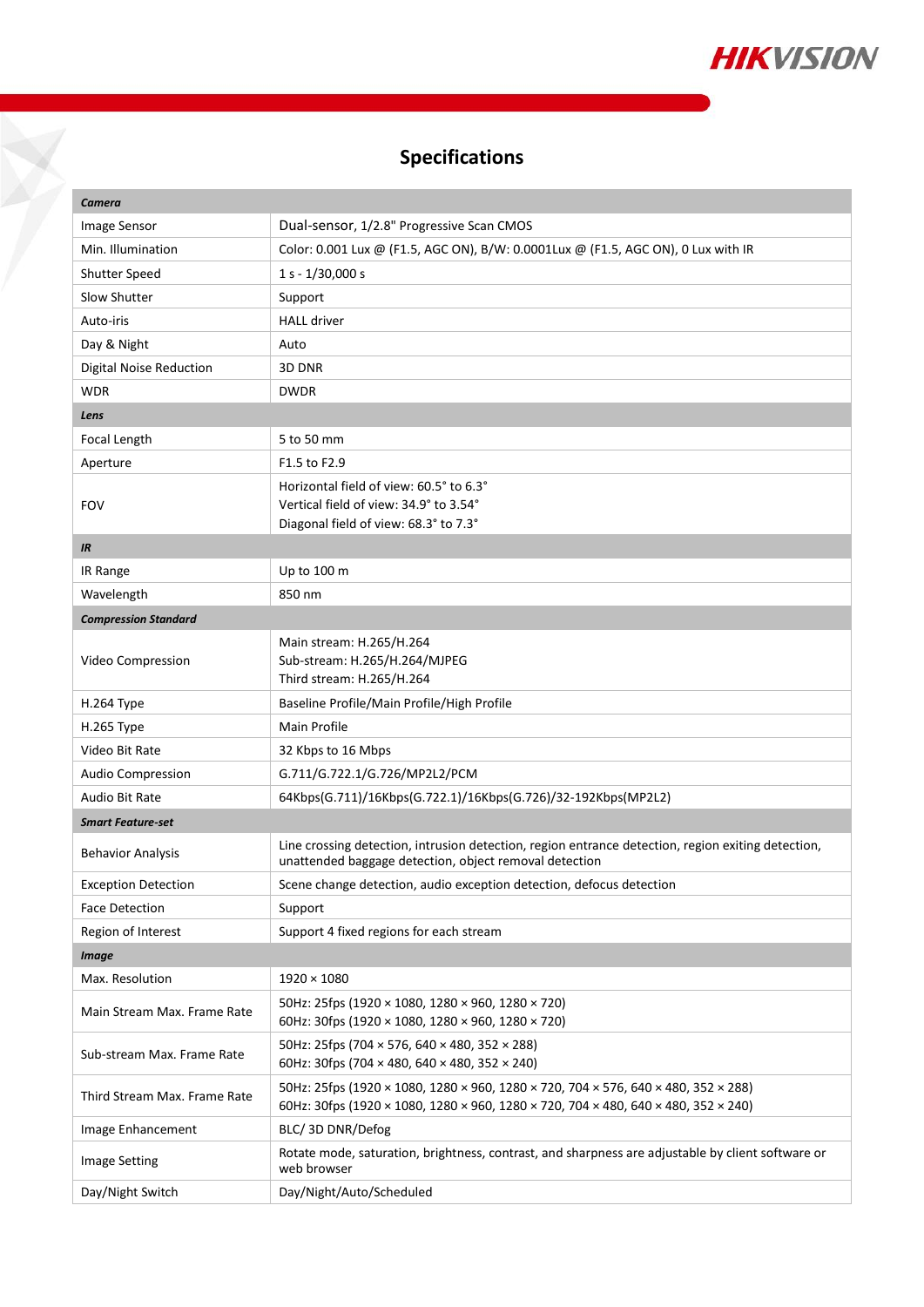

| <b>Network</b>                     |                                                                                                                                                              |  |
|------------------------------------|--------------------------------------------------------------------------------------------------------------------------------------------------------------|--|
| Network Storage                    | Support Micro SD/SDHC/SDXC card (128G), local storage and NAS (NFS, SMB/CIFS), ANR                                                                           |  |
| Alarm Trigger                      | Motion detection, video tampering alarm, network disconnected, IP address conflict, HDD full, HDD<br>error                                                   |  |
| Protocols                          | TCP/IP, ICMP, HTTP, HTTPS, FTP, DHCP, DNS, DDNS, RTP, RTSP, RTCP, PPPOE, NTP, UPnP, SMTP, SNMP,<br>IGMP, 802.1X, QoS, IPv6, Bonjour                          |  |
| <b>General Function</b>            | One-key reset, anti-flicker, three streams, mirror, heartbeat, password protection, privacy mask,<br>watermark, IP address filter                            |  |
| API                                | ONVIF (PROFILE S, PROFILE G), ISAPI, SDK                                                                                                                     |  |
| Simultaneous Live View             | Up to 20 channels                                                                                                                                            |  |
| User/Host                          | Up to 32 users<br>3 levels: Administrator, Operator and User                                                                                                 |  |
| Client                             | iVMS-4200                                                                                                                                                    |  |
| <b>Web Browser</b>                 | IE8+, Chrome31-44, Firefox 30.0 - 51                                                                                                                         |  |
| <b>Security Measures</b>           | User authentication (ID and PW), Host authentication (MAC address); HTTPS encryption; IEEE<br>802.1x port-based network access control; IP address filtering |  |
| <b>Interface</b>                   |                                                                                                                                                              |  |
| Audio                              | 1-ch 3.5 mm input (line in), 1-ch 3.5mm output (line out),                                                                                                   |  |
| <b>Communication Interface</b>     | 1 RJ45 10M/100M Ethernet port<br>1 RS-485 interface: Half duplex, HIKVISION, Pelco-P, Pelco-D, self-adaptive                                                 |  |
| Alarm                              | 2 inputs, 2 outputs                                                                                                                                          |  |
| Video Output                       | <b>CVBS</b>                                                                                                                                                  |  |
| On-board Storage                   | Built-in Micro SD/SDHC/SDXC slot, up to 128 GB                                                                                                               |  |
| <b>Reset Button</b>                | Yes                                                                                                                                                          |  |
| <b>Audio</b>                       |                                                                                                                                                              |  |
| <b>Environment Noise Filtering</b> | Support                                                                                                                                                      |  |
| <b>Audio Sampling Rate</b>         | 16kHz / 32kHz / 44.1kHz / 48kHz                                                                                                                              |  |
| <b>General</b>                     |                                                                                                                                                              |  |
| <b>Operating Conditions</b>        | -40 °C to +60 °C (-40 °F to +140 °F), Humidity 95% or less (non-condensing)                                                                                  |  |
| Power Supply                       | 24 VAC ± 20%, terminal block                                                                                                                                 |  |
| Power Consumption and<br>Current   | 24 VAC ± 20%<br>Heater off: max. 35W/1.5A<br>Heater on: max. 43W/1.79A                                                                                       |  |
| Material                           | Aluminum alloy housing, plastic sun shield                                                                                                                   |  |
| Dimensions                         | Camera: 445.3 × 110 × 169.2 mm (17.53" × 4.33" × 6.66")                                                                                                      |  |
| Weight                             | Approx.3800 g (8.38 lb.)                                                                                                                                     |  |

## **Available Model:**

DS-2CD5028G0/E-HI (5 to 50 mm)